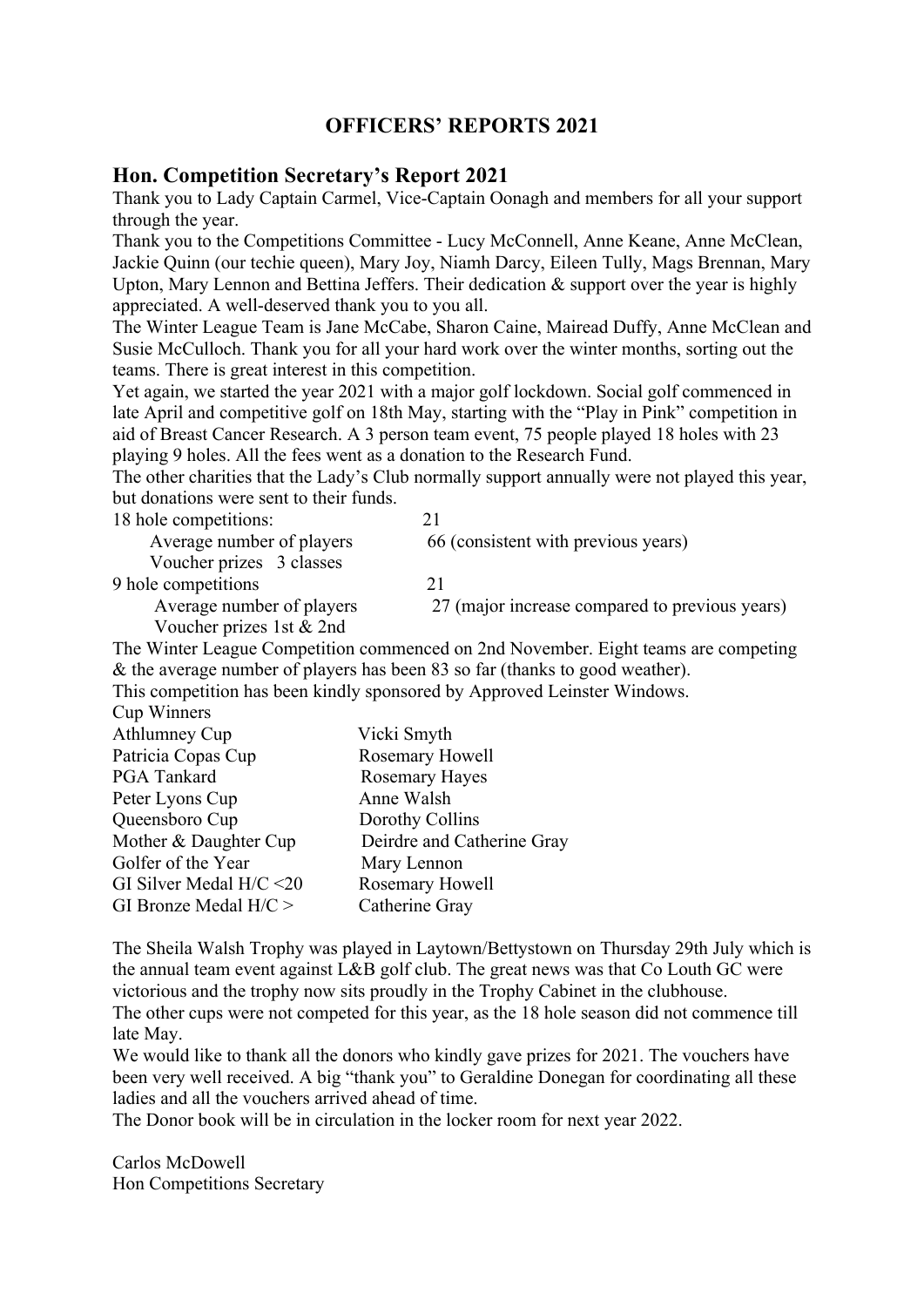## **Handicap Secretary's Report 2021**

Another year is drawing to a close and yet again we have had many new experiences to deal with, during what one could only describe as a turbulent year for all. The wearing of marks and washing of hands became as routine as brushing our teeth and keeping a 2 metre distance is now, a well-practiced habit!

The golf courses of Ireland reopened their doors on  $26<sup>th</sup>$  April to a collective sigh from golfers nationwide. A little piece of normality, had now returned to our daily lives. Qualifying competitions or as the World Handicapping System's (WHS) new terminology now describes them, Acceptable Score Competitions began on 25<sup>th</sup> May. The WHS was now up and running, since its initial inception on 2nd November, 2020. All handicaps have been converted to Handicap Indexes. Your Handicap Index is portable and can be used throughout the world. You also have a Course Handicap and a Playing Handicap. The Course Handicap is determined by the course and tees you are playing and the Playing Handicap is determined by the type of competition you are playing in e.g. singles, fourball, foursomes etc. One of the most significant changes to take place within the new handicap system is the ability to enter and submit scores through the Golf Ireland app and also through our own ClubNet app. This has proved of great assistance, particularly for those who preferred not to enter the clubhouse and use the club computer terminal. These apps also enable you to check your handicap and scores on your phone or tablet, always ensuring that you are aware of what your current handicap index is at all times.

There was also the introduction of General Play scores, where you can decide to return a score for your handicap, outside a competition setting. You must register your intent to play before you go out and then submit your score when your round is completed. This gives the player another opportunity to work on reducing their handicap. You must have a marker with you with a current handicap index, to verify your score.

The WHS is still in its infancy in this country and many golfers are still trying to get to grips with the new system. It is a fair system based on scoring averages and does reflect the players ability more accurately. An established scoring record of 20 scores or more, will give a fair reflection on how your game is progressing.

My thanks to our small, compact and efficient handicap committee of Christine Carolan, Anne Marie Daly and Jane McCabe for their input and assistance throughout the year. Enjoy your golf through the winter months and we all look forward to sunnier and safer days to come in 2022. Stay safe everyone. Rosemary Hayes

Handicap Secretary.

## **Junior Report 2021**

With a later than usual start to the year, the Junior committee still managed to accumulate in excess of 600 hours of volunteering. This does not include meetings and coffee breaks. The season started with casual golf and culminated with scenes such as the juniors singing for their hot chocolate at the tea caddie. We welcomed 42 new junior members into the category and 35 into the minor category.

It has been a very active year, which would not have been possible without the gracious support of Hibernia Steel, The Friends of Brain Matthews, Dulux Ireland, The Golf Bag, Kellogg's Ireland, Tesco, Coca Cola Ireland, Forge Field Farm, **Mahers Totalhealth Chemist and** Pharmaher Healthcare Ltd. A big thanks to all of the above.